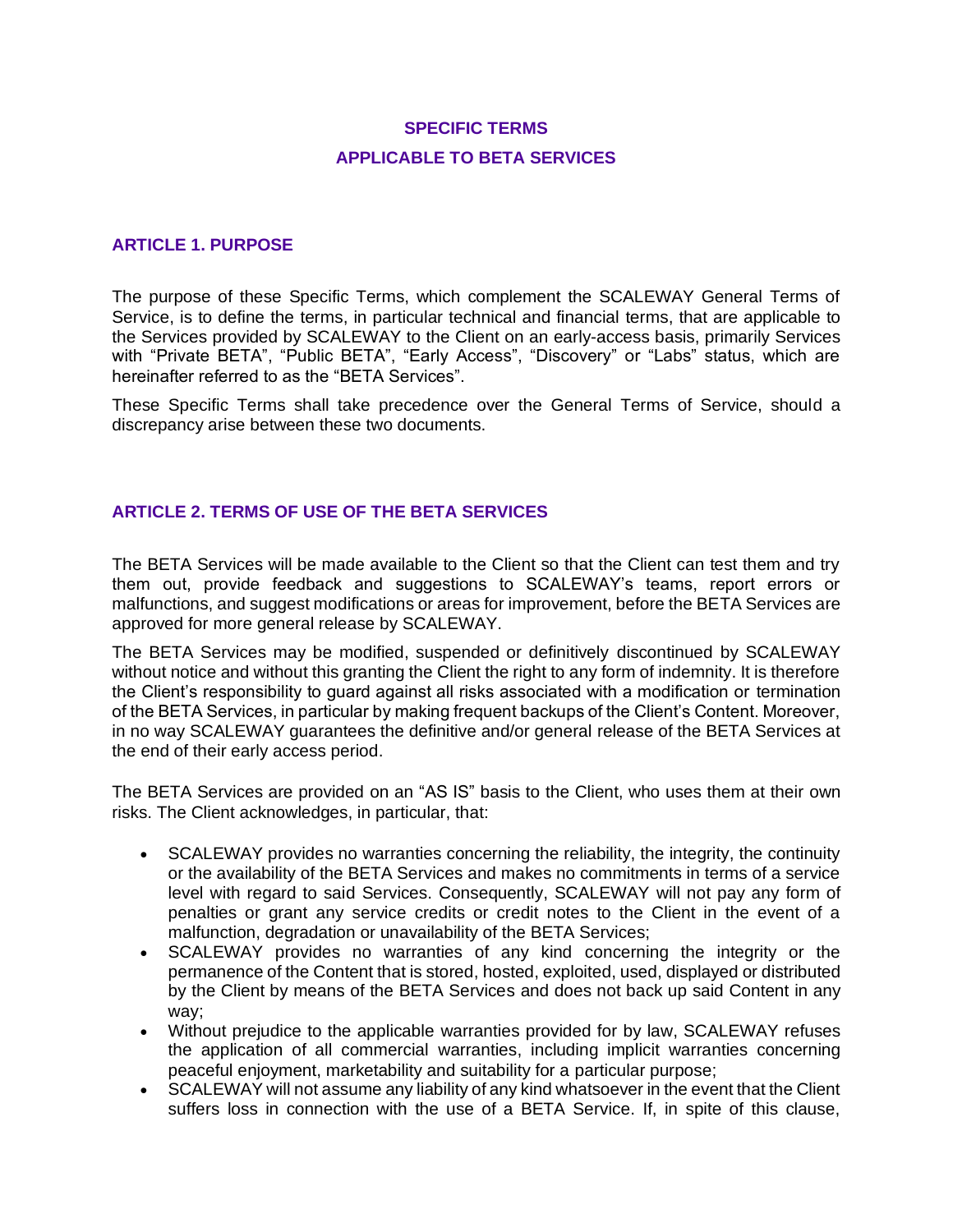SCALEWAY's liability is triggered in respect of a BETA Service, said liability would be limited, except in the event that the physical integrity of individuals is affected, to an aggregate, all-inclusive and definitive sum, the amount of which cannot exceed three hundred and fifty euros (€350) per Client;

- SCALEWAY calls the Client's attention to the fact that the BETA Services are in no way designed to be used in production environments;
- SCALEWAY formally prohibits all use of the BETA Services for industrial facility control systems or all systems that have the potential to cause violations of the physical integrity of individuals.

The Client declares that they have been fully informed of the risks that are inherent in the selection and use of a BETA Service. This is a substantive condition, without which SCALEWAY would not have accepted the Client's selection of BETA Service(s).

# **ARTICLE 3. TECHNICAL AND COMMERCIAL ASSISTANCE**

SCALEWAY shall not provide any technical or commercial assistance in connection with the BETA Services.

The BETA Services are thus intended for Clients who have the capacity and competencies that are necessary for correct use and appropriate management of the BETA Services.

When SCALEWAY provides the Client with documentation, in particular concerning the SCALEWAY website, the Client undertakes to review said documentation and to refer thereto when necessary.

## **ARTICLE 4. TERM**

The BETA Services shall take effect as soon as they are activated on the SCALEWAY website by the Client; the Account Management Console or the APIs provided by SCALEWAY.

The BETA Services are selected for an indefinite period, with no minimum period of use. They may be terminated at the initiative of the Client or SCALEWAY, without said termination requiring any formalities or any notice period. Termination will take effect immediately.

SCALEWAY in no way guarantees the continuity or the definitive and/or general release of the BETA Services.

## **ARTICLE 5. FINANCIAL TERMS**

SCALEWAY reserves the right to invoice the BETA Services or to offer the BETA Services free of charge with no consideration required.